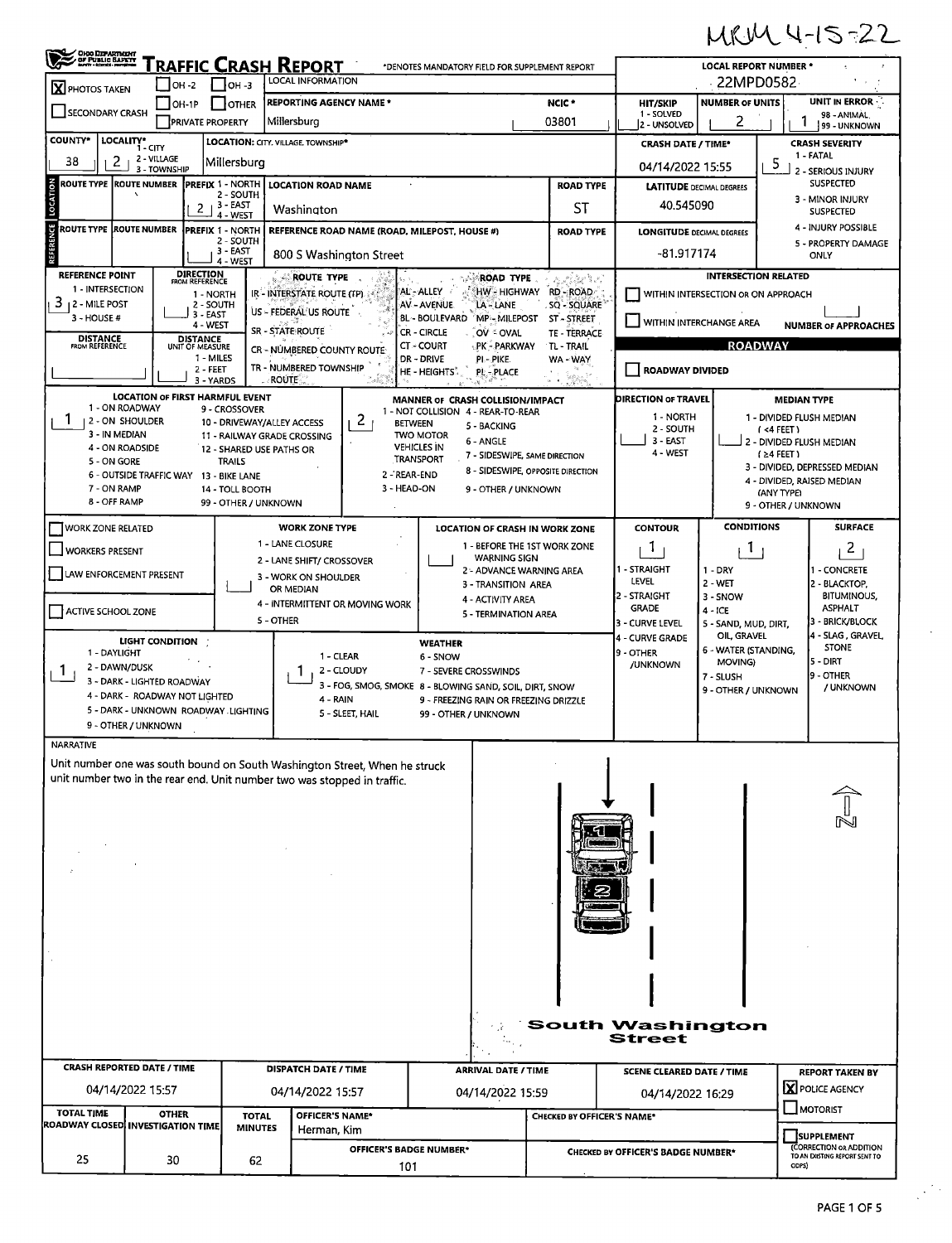|                                                                                                 | ONO DEPARTMENT                                                                                              |                                                          | <b>LOCAL REPORT NUMBER</b>                                                                                |                                  |                                                         |                                                      |                                                                                        |                                                             |  |  |  |  |  |  |
|-------------------------------------------------------------------------------------------------|-------------------------------------------------------------------------------------------------------------|----------------------------------------------------------|-----------------------------------------------------------------------------------------------------------|----------------------------------|---------------------------------------------------------|------------------------------------------------------|----------------------------------------------------------------------------------------|-------------------------------------------------------------|--|--|--|--|--|--|
|                                                                                                 |                                                                                                             |                                                          |                                                                                                           | 22MPD0582                        |                                                         |                                                      |                                                                                        |                                                             |  |  |  |  |  |  |
| UNIT#                                                                                           | OWNER NAME: LAST, FIRST, MIDDLE ( C SAME AS DRIVER)                                                         |                                                          |                                                                                                           |                                  |                                                         | OWNER PHONE:INCLUDE AREA CODE (CI SAME AS DRIVER)    | DAMAGE<br><b>DAMAGE SCALE</b>                                                          |                                                             |  |  |  |  |  |  |
|                                                                                                 | OMRAN, CANDACE, R<br>OWNER ADDRESS: STREET, CITY, STATE, ZIP ( O SAME AS DRIVER)                            |                                                          |                                                                                                           |                                  | 330-763-1152                                            |                                                      | 1 - NONE<br>3 - FUNCTIONAL DAMAGE                                                      |                                                             |  |  |  |  |  |  |
|                                                                                                 | 3542 CR58, MILLERSBURG, OH, 44654                                                                           |                                                          |                                                                                                           |                                  |                                                         |                                                      | 3<br>2 - MINOR DAMAGE                                                                  | 4 - DISABLING DAMAGE                                        |  |  |  |  |  |  |
|                                                                                                 | <b>COMMERCIAL CARRIER: NAME, ADDRESS, CITY, STATE, ZIP</b>                                                  |                                                          |                                                                                                           |                                  |                                                         | COMMERCIAL CARRIER PHONE: INCLUDE AREA CODE          | 9 - UNKNOWN                                                                            |                                                             |  |  |  |  |  |  |
|                                                                                                 |                                                                                                             |                                                          |                                                                                                           |                                  |                                                         |                                                      | <b>DAMAGED AREA(S)</b>                                                                 |                                                             |  |  |  |  |  |  |
|                                                                                                 | LP STATE   LICENSE PLATE #                                                                                  |                                                          | <b>VEHICLE IDENTIFICATION #</b>                                                                           |                                  | <b>VEHICLE YEAR</b>                                     | <b>VEHICLE MAKE</b>                                  |                                                                                        | INDICATE ALL THAT APPLY                                     |  |  |  |  |  |  |
| OН                                                                                              | <b>HOT1417</b>                                                                                              |                                                          | JTJBARBZ6F2004893                                                                                         |                                  | 2015                                                    | LEXUS                                                |                                                                                        |                                                             |  |  |  |  |  |  |
| <b>X</b> INSURANCE                                                                              | <b>INSURANCE COMPANY</b>                                                                                    |                                                          | <b>INSURANCE POLICY #</b>                                                                                 |                                  | <b>COLOR</b>                                            | <b>VEHICLE MODEL</b>                                 |                                                                                        |                                                             |  |  |  |  |  |  |
|                                                                                                 | <b>PROGRESSIVE</b><br><b>TYPE OF USE</b>                                                                    |                                                          | 936891114                                                                                                 |                                  | WHI<br>TOWED BY: COMPANY NAME                           | NX                                                   |                                                                                        |                                                             |  |  |  |  |  |  |
| COMMERCIAL                                                                                      | GOVERNMENT                                                                                                  | IN EMERGENCY<br><b>RESPONSE</b>                          | US DOT#                                                                                                   |                                  | <b>FINNEY'S TOWING</b>                                  |                                                      |                                                                                        |                                                             |  |  |  |  |  |  |
| VEHICLE WEIGHT GVWR/GCWR<br># OCCUPANTS<br><b>INTERLOCK</b>                                     |                                                                                                             |                                                          |                                                                                                           |                                  | <b>HAZARDOUS MATERIAL</b><br><b>MATERIAL</b>            |                                                      |                                                                                        |                                                             |  |  |  |  |  |  |
| <b>DEVICE</b><br><b>EQUIPPED</b>                                                                | <b>HIT/SKIP UNIT</b>                                                                                        |                                                          | $1 - s10K$ LBS.<br>2 - 10.001 - 26K LBS.                                                                  |                                  | <b>CLASS #</b><br>RELEASED                              | <b>PLACARD ID#</b>                                   |                                                                                        |                                                             |  |  |  |  |  |  |
|                                                                                                 |                                                                                                             |                                                          | $3 - 26K$ LBS.                                                                                            |                                  | PLACARD                                                 |                                                      |                                                                                        |                                                             |  |  |  |  |  |  |
|                                                                                                 | 1 - PASSENGER CAR<br>2 - PASSENGER VAN                                                                      | 6 - VAN (9-15 SEATS)<br>7 - MOTORCYCLE 2-WHEELED         | 12 - GOLF CART<br>13 - SNOWMOBILE                                                                         |                                  | 18 - LIMO (LIVERY VEHICLE)<br>19 - BUS (16+ PASSENGERS) | 23 - PEDESTRIAN/SKATER<br>24 - WHEELCHAIR (ANY TYPE) |                                                                                        | 12                                                          |  |  |  |  |  |  |
| 3                                                                                               | (MINIVAN)<br><b>UNIT TYPE 3 - SPORT UTILITY</b>                                                             | 8 - MOTORCYCLE 3-WHEELED<br>9 - AUTOCYCLE                | 14 - SINGLE UNIT<br><b>TRUCK</b>                                                                          | 20 - OTHER VEHICLE               |                                                         | 25 - OTHER NON-MOTORIST                              |                                                                                        |                                                             |  |  |  |  |  |  |
|                                                                                                 | VEHICLE                                                                                                     | 10 - MOPED OR MOTORIZED                                  | 21 - HEAVY EQUIPMENT<br>15 - SEMI-TRACTOR                                                                 | 26 - BICYCLE<br>27 - TRAIN       |                                                         |                                                      |                                                                                        |                                                             |  |  |  |  |  |  |
|                                                                                                 | 4 - PICK UP                                                                                                 | <b>BICYCLE</b>                                           | 16 - FARM EQUIPMENT                                                                                       |                                  | 22 - ANIMAL WITH RIDER OR<br>ANIMAL-DRAWN VEHICLE       | 99 - UNKNOWN OR HIT/SKIP                             |                                                                                        |                                                             |  |  |  |  |  |  |
| 5 - CARGO VAN<br>11 - ALL TERRAIN VEHICLE<br>17 - MOTORHOME<br>(ATV/UTV)<br># OF TRAILING UNITS |                                                                                                             |                                                          |                                                                                                           |                                  |                                                         |                                                      |                                                                                        |                                                             |  |  |  |  |  |  |
| EHICL                                                                                           |                                                                                                             |                                                          |                                                                                                           |                                  |                                                         |                                                      |                                                                                        |                                                             |  |  |  |  |  |  |
|                                                                                                 | WAS VEHICLE OPERATING IN AUTONOMOUS<br>MODE WHEN CRASH OCCURRED?                                            | 0                                                        | 0 - NO AUTOMATION                                                                                         |                                  | 3 - CONDITIONAL AUTOMATION 9 - UNKNOWN                  |                                                      |                                                                                        | 12<br>11                                                    |  |  |  |  |  |  |
| 2                                                                                               | $1 - YES$                                                                                                   |                                                          | 1 - DRIVER ASSISTANCE<br>2 - NO 9 - OTHER / UNKNOWN AUTONOMOUS 2 - PARTIAL AUTOMATION 5 - FULL AUTOMATION |                                  | 4 - HIGH AUTOMATION                                     |                                                      |                                                                                        | 10                                                          |  |  |  |  |  |  |
|                                                                                                 |                                                                                                             | <b>MODE LEVEL</b>                                        |                                                                                                           |                                  |                                                         |                                                      |                                                                                        |                                                             |  |  |  |  |  |  |
|                                                                                                 | 1 - NONE                                                                                                    | 6 - BUS - CHARTER/TOUR                                   | $11 - FIRE$                                                                                               | 16 - FARM                        |                                                         | 21 - MAIL CARRIER                                    |                                                                                        |                                                             |  |  |  |  |  |  |
|                                                                                                 | $2 - TAXI$<br>7 - BUS - INTERCITY<br>12 - MILITARY<br>3 - ELECTRONIC RIDE<br>8 - BUS - SHUTTLE<br>13 POLICE |                                                          |                                                                                                           |                                  | 17 - MOWING<br>18 - SNOW REMOVAL                        | 99 - OTHER / UNKNOWN                                 |                                                                                        |                                                             |  |  |  |  |  |  |
| <b>SPECIAL</b>                                                                                  | SHARING<br><b>FUNCTION 4 - SCHOOL TRANSPORT</b>                                                             | 9 - BUS - OTHER                                          | 14 - PUBLIC UTILITY                                                                                       | 19 - TOWING                      |                                                         |                                                      |                                                                                        |                                                             |  |  |  |  |  |  |
|                                                                                                 | 5 - BUS - TRANSIT/COMMUTER                                                                                  | 10 - AMBULANCE                                           | 15 - CONSTRUCTION EQUIP.                                                                                  |                                  | 20 - SAFETY SERVICE<br><b>PATROL</b>                    |                                                      |                                                                                        | 12<br>12                                                    |  |  |  |  |  |  |
|                                                                                                 | 1 - NO CARGO BODY TYPE                                                                                      | 4 - LOGGING                                              | 7 GRAIN/CHIPS/GRAVEL                                                                                      | 11 - DUMP                        |                                                         | 99 - OTHER / UNKNOWN                                 |                                                                                        |                                                             |  |  |  |  |  |  |
| CARGO                                                                                           | / NOT APPLICABLE<br>2 - BUS                                                                                 | 5 - INTERMODAL<br><b>CONTAINER CHASSIS</b>               | 8 - POLE                                                                                                  |                                  | 12 - CONCRETE MIXER                                     |                                                      |                                                                                        |                                                             |  |  |  |  |  |  |
| <b>BODY</b>                                                                                     | 3 - VEHICLE TOWING<br>ANOTHER MOTOR VEHICLE                                                                 | 6 - CARGOVAN                                             | 9 - CARGO TANK<br>10 - FLAT BED                                                                           |                                  | 13 - AUTO TRANSPORTER<br>14 - GARBAGE/REFUSE            |                                                      |                                                                                        | 9                                                           |  |  |  |  |  |  |
| <b>TYPE</b>                                                                                     |                                                                                                             | /ENCLOSED BOX                                            |                                                                                                           |                                  |                                                         |                                                      |                                                                                        |                                                             |  |  |  |  |  |  |
|                                                                                                 | 1 - TURN SIGNALS<br>2 - HEAD LAMPS                                                                          | 4 - BRAKES<br>5 - STEERING                               | 7 - WORN OR SLICK TIRES<br>8 - TRAILER EQUIPMENT                                                          |                                  | 9 - MOTOR TROUBLE<br>10 - DISABLED FROM PRIOR           | 99 - OTHER / UNKNOWN                                 |                                                                                        |                                                             |  |  |  |  |  |  |
| <b>VEHICLE</b><br><b>DEFECTS</b>                                                                | 3 - TAIL LAMPS                                                                                              | <b>6 - TIRE BLOWOUT</b>                                  | <b>DEFECTIVE</b>                                                                                          |                                  | <b>ACCIDENT</b>                                         |                                                      |                                                                                        |                                                             |  |  |  |  |  |  |
|                                                                                                 | 1 INTERSECTION -                                                                                            | 4 - MIDBLOCK -                                           | 7 - SHOULDER/ROADSIDE                                                                                     |                                  | 10 - DRIVEWAY ACCESS                                    |                                                      | $\Box$ - NO DAMAGE (0)                                                                 | U-UNDERCARRIAGE [14]                                        |  |  |  |  |  |  |
|                                                                                                 | MARKED CROSSWALK                                                                                            | MARKED CROSSWALK                                         | 8 - SIDEWALK                                                                                              |                                  | <b>11 - SHARED USE PATHS</b>                            | 99 - OTHER / UNKNOWN                                 | $\Box$ -TOP[13]                                                                        | $\Box$ - ALL AREAS [ 15 ]                                   |  |  |  |  |  |  |
| NON-<br><b>MOTORIST</b><br>LOCATION                                                             | 2 - INTERSECTION -<br>UNMARKED CROSSWALK                                                                    | 5 - TRAVEL LANE -<br><b>OTHER LOCATION</b>               | 9 - MEDIAN/CROSSING                                                                                       |                                  | OR TRAILS<br>12 - FIRST RESPONDER                       |                                                      |                                                                                        | $\Box$ - UNIT NOT AT SCENE [ 16 ]                           |  |  |  |  |  |  |
|                                                                                                 | 3 - INTERSECTION - OTHER                                                                                    | <b>6 - BICYCLE LANE</b>                                  | <b>ISLAND</b>                                                                                             |                                  | AT INCIDENT SCENE                                       |                                                      |                                                                                        |                                                             |  |  |  |  |  |  |
|                                                                                                 | 1 - NON-CONTACT<br>2 - NON-COLLISION                                                                        | 1 - STRAIGHT AHEAD<br>2 - BACKING                        | 9 - LEAVING TRAFFIC<br>LANE                                                                               |                                  | 15 - WALKING, RUNNING,<br>JOGGING, PLAYING              | 21 - STANDING OUTSIDE<br>DISABLED VEHICLE            |                                                                                        | <b>INITIAL POINT OF CONTACT</b>                             |  |  |  |  |  |  |
| 3                                                                                               | 3 - STRIKING                                                                                                | 3 - CHANGING LANES<br>4 - OVERTAKING/PASSING             | 10 - PARKED<br>11 - SLOWING OR STOPPED                                                                    |                                  | 16 - WORKING<br>17 - PUSHING VEHICLE                    | 99 - OTHER / UNKNOWN                                 | 0 - NO DAMAGE                                                                          | 14 - UNDERCARRIAGE                                          |  |  |  |  |  |  |
| <b>ACTION</b>                                                                                   | 4 - STRUCK                                                                                                  | PRE-CRASH 5 - MAKING RIGHT TURN                          | IN TRAFFIC                                                                                                |                                  | 18 - APPROACHING OR                                     |                                                      | 12<br>1-12 - REFER TO UNIT 15 - VEHICLE NOT AT SCENE<br><b>DIAGRAM</b><br>99 - UNKNOWN |                                                             |  |  |  |  |  |  |
|                                                                                                 | 5 - BOTH STRIKING                                                                                           | <b>ACTIONS 6 - MAKING LEFT TURN</b><br>7 - MAKING U-TURN | 12 - DRIVERLESS<br>13 - NEGOTIATING A CURVE                                                               |                                  | LEAVING VEHICLE<br>19 - STANDING                        |                                                      | 13 - TOP                                                                               |                                                             |  |  |  |  |  |  |
|                                                                                                 | & STRUCK<br>9 - OTHER / UNKNOWN                                                                             | 8 - ENTERING TRAFFIC<br>LANE                             | 14 - ENTERING OR CROSSING<br>SPECIFIED LOCATION                                                           |                                  | 20 - OTHER NON-MOTORIST                                 |                                                      |                                                                                        |                                                             |  |  |  |  |  |  |
|                                                                                                 | 1 - NONE                                                                                                    |                                                          | 8 - FOLLOWING TOO CLOSE 13 - IMPROPER START FROM                                                          |                                  | 18 - OPERATING DEFECTIVE                                | 23 - OPENING DOOR INTO                               | <b>TRAFFICWAY FLOW</b>                                                                 | TRAFFIC<br><b>TRAFFIC CONTROL</b>                           |  |  |  |  |  |  |
|                                                                                                 | 2 - FAILURE TO YIELD<br>3 - RAN RED LIGHT                                                                   | /ACDA<br>9 - IMPROPER LANE                               | A PARKED POSITION<br>14 - STOPPED OR PARKED                                                               |                                  | <b>EQUIPMENT</b><br>19 - LOAD SHIFTING                  | <b>ROADWAY</b><br>99 - OTHER IMPROPER                | 1 - ONE-WAY                                                                            | 1 - ROUNDABOUT 4 - STOP SIGN                                |  |  |  |  |  |  |
| 8                                                                                               | 4 - RAN STOP SIGN                                                                                           | <b>CHANGE</b>                                            | <b>ILLEGALLY</b>                                                                                          |                                  | /FALLING/SPILLING                                       | <b>ACTION</b>                                        | 2 - TWO-WAY<br>2.                                                                      | 2 - SIGNAL<br>5 - YIELD SIGN<br>6                           |  |  |  |  |  |  |
|                                                                                                 | 5 - UNSAFE SPEED<br>CONTRIBUTING 6 - IMPROPER TURN                                                          | 10 - IMPROPER PASSING<br>11 - DROVE OFF ROAD             | 15 - SWERVING TO AVOID<br>16 - WRONG WAY                                                                  |                                  | 20 - IMPROPER CROSSING<br>21 - LYING IN ROADWAY         |                                                      |                                                                                        | 3 - FLASHER<br>6 - NO CONTROL                               |  |  |  |  |  |  |
|                                                                                                 | CIRCUMSTANCES 7 - LEFT OF CENTER                                                                            | 12 - IMPROPER BACKING                                    | 17 - VISION OBSTRUCTION                                                                                   |                                  | 22 - NOT DISCERNIBLE                                    |                                                      | # or THROUGH LANES                                                                     | <b>RAIL GRADE CROSSING</b>                                  |  |  |  |  |  |  |
| <b>SEQUENCE OF EVENTS</b>                                                                       |                                                                                                             |                                                          |                                                                                                           |                                  |                                                         |                                                      | <b>ON ROAD</b>                                                                         | 1 - NOT INVLOVED<br>2 - INVOLVED-ACTIVE CROSSING            |  |  |  |  |  |  |
|                                                                                                 | 1 - OVERTURN/ROLLOVER                                                                                       | 7 - SEPARATION OF UNITS                                  | <b>EVENTS</b>                                                                                             |                                  |                                                         |                                                      | $\mathbf{2}$                                                                           | 3 - INVOLVED-PASSIVE CROSSING                               |  |  |  |  |  |  |
| 20                                                                                              | 2 - FIRE/EXPLOSION                                                                                          | 8 - RAN OFF ROAD RIGHT                                   | 12 - DOWNHILL RUNAWAY<br>13 - OTHER NON-COLLISION                                                         |                                  | 19 - ANIMAL -OTHER<br>20 - MOTOR VEHICLE IN             | 23 - STRUCK BY FALLING,<br>SHIFTING CARGO OR         |                                                                                        |                                                             |  |  |  |  |  |  |
|                                                                                                 | 3 - IMMERSION<br>4 - JACKKNIFE                                                                              | 9 - RAN OFF ROAD LEFT<br>10 - CROSS MEDIAN               | 14 - PEDESTRIAN<br>15 - PEDALCYCLE                                                                        |                                  | <b>TRANSPORT</b><br>21 - PARKED MOTOR                   | ANYTHING SET IN<br><b>MOTION BY A MOTOR</b>          |                                                                                        | UNIT / NON-MOTORIST DIRECTION<br>1 - NORTH<br>5 - NORTHEAST |  |  |  |  |  |  |
|                                                                                                 | 5 - CARGO / EQUIPMENT<br>LOSS OR SHIFT                                                                      | 11 - CROSS CENTERLINE -<br>OPPOSITE DIRECTION            | 16 - RAILWAY VEHICLE                                                                                      |                                  | <b>VEHICLE</b>                                          | <b>VEHICLE</b><br>24 - OTHER MOVABLE                 |                                                                                        | 2 - SOUTH<br><b>6 - NORTHWEST</b>                           |  |  |  |  |  |  |
| з                                                                                               | 6 - EQUIPMENT FAILURE                                                                                       | OF TRAVEL                                                | 17 - ANIMAL - FARM<br>18 - ANIMAL - DEER                                                                  |                                  | 22 - WORK ZONE<br><b>MAINTENANCE</b>                    | OBJECT                                               | $_{\text{tol}}$ 2<br><b>FROM</b>                                                       | 3 - EAST<br>7 - SOUTHEAST                                   |  |  |  |  |  |  |
|                                                                                                 |                                                                                                             |                                                          |                                                                                                           |                                  | <b>EQUIPMENT</b>                                        |                                                      |                                                                                        | 4 - WEST<br>8 - SOUTHWEST<br>9 - OTHER / UNKNOWN            |  |  |  |  |  |  |
|                                                                                                 | 25 - IMPACT ATTENUATOR 31 - GUARDRAIL END<br>/ CRASH CUSHION                                                | 32 - PORTABLE BARRIER                                    | 38 - OVERHEAD SIGN POST<br>39 - LIGHT / LUMINARIES                                                        | 46 - FENCE                       | 45 - EMBANKMENT                                         | 52 - BUILDING<br><b>S3 - TUNNEL</b>                  |                                                                                        |                                                             |  |  |  |  |  |  |
|                                                                                                 | 26 - BRIDGE OVERHEAD<br><b>STRUCTURE</b>                                                                    | 33 - MEDIAN CABLE BARRIER<br>34 - MEDIAN GUARDRAIL       | <b>SUPPORT</b>                                                                                            | 47 - MAILBOX<br><b>48 - TREE</b> |                                                         | 54 - OTHER FIXED                                     | <b>UNIT SPEED</b>                                                                      | DETECTED SPEED                                              |  |  |  |  |  |  |
|                                                                                                 | 27 - BRIDGE PIER OR                                                                                         | <b>BARRIER</b>                                           | 40 - UTILITY POLE<br>41 - OTHER POST, POLE                                                                |                                  | 49 - FIRE HYDRANT<br>50 - WORK ZONE                     | OBJECT<br>99 - OTHER / UNKNOWN                       | 32                                                                                     | 1 - STATED / ESTIMATED SPEED                                |  |  |  |  |  |  |
|                                                                                                 | ABUTMENT<br>OR SUPPORT<br>35 - MEDIAN CONCRETE<br>28 - BRIDGE PARAPET<br><b>BARRIER</b><br>42 - CULVERT     |                                                          |                                                                                                           |                                  |                                                         |                                                      |                                                                                        |                                                             |  |  |  |  |  |  |
|                                                                                                 | 29 - BRIDGE RAIL<br>30 - GUARDRAIL FACE                                                                     | 36 - MEDIAN OTHER BARRIER<br>37 - TRAFFIC SIGN POST      | 43 - CURB<br>44 - DITCH                                                                                   | 51 WALL                          | <b>EQUIPMENT</b>                                        |                                                      | <b>POSTED SPEED</b>                                                                    | 2 - CALCULATED / EDR                                        |  |  |  |  |  |  |
|                                                                                                 | <b>FIRST HARMFUL EVENT</b>                                                                                  |                                                          | MOST HARMFUL EVENT                                                                                        |                                  |                                                         |                                                      | 35                                                                                     | 3 - UNDETERMINED                                            |  |  |  |  |  |  |
|                                                                                                 |                                                                                                             |                                                          |                                                                                                           |                                  |                                                         |                                                      |                                                                                        |                                                             |  |  |  |  |  |  |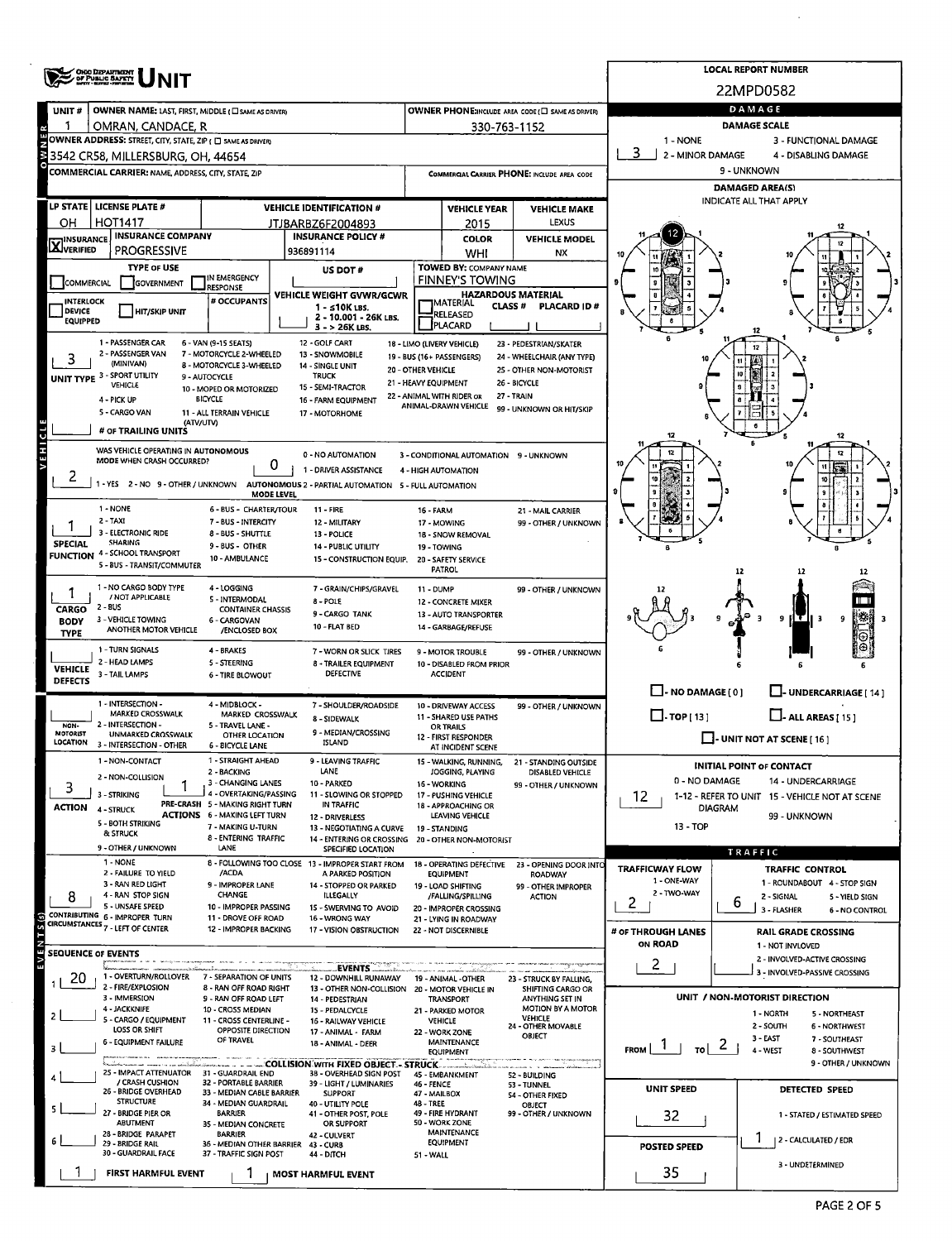|                                                                                                                                             | OHO DEPARTMENT<br>OF PUBLIC BAFETY                                 |                                                           | <b>LOCAL REPORT NUMBER</b>                                                               |                                                      |                                                   |                                                       |                                      |                                                                    |  |  |  |
|---------------------------------------------------------------------------------------------------------------------------------------------|--------------------------------------------------------------------|-----------------------------------------------------------|------------------------------------------------------------------------------------------|------------------------------------------------------|---------------------------------------------------|-------------------------------------------------------|--------------------------------------|--------------------------------------------------------------------|--|--|--|
|                                                                                                                                             |                                                                    |                                                           | 22MPD0582                                                                                |                                                      |                                                   |                                                       |                                      |                                                                    |  |  |  |
| UNIT#                                                                                                                                       | OWNER NAME: LAST, FIRST, MIDDLE ( C SAME AS DRIVER)                |                                                           | OWNER PHONE:INCLUDE AREA CODE (C SAME AS DRIVER)                                         | DAMAGE                                               |                                                   |                                                       |                                      |                                                                    |  |  |  |
| 2                                                                                                                                           | HOLMES COUNTY COMMISSIONER.                                        |                                                           | 330-674-0286                                                                             | <b>DAMAGE SCALE</b>                                  |                                                   |                                                       |                                      |                                                                    |  |  |  |
| OWNER ADDRESS: STREET, CITY, STATE, ZIP ( O SAME AS DRIVER)<br>1 - NONE<br>3 - FUNCTIONAL DAMAGE                                            |                                                                    |                                                           |                                                                                          |                                                      |                                                   |                                                       |                                      |                                                                    |  |  |  |
| $\geq$<br>2 - MINOR DAMAGE<br>4 - DISABLING DAMAGE<br>1 COURT STREET, MILLERSBURG, OH, 44654<br>COMMERCIAL CARRIER PHONE: INCLUDE AREA CODE |                                                                    |                                                           |                                                                                          |                                                      |                                                   |                                                       |                                      |                                                                    |  |  |  |
|                                                                                                                                             | COMMERCIAL CARRIER: NAME, ADDRESS, CITY, STATE, ZIP                |                                                           | 9 - UNKNOWN                                                                              |                                                      |                                                   |                                                       |                                      |                                                                    |  |  |  |
|                                                                                                                                             |                                                                    |                                                           |                                                                                          | <b>DAMAGED AREA(S)</b><br>INDICATE ALL THAT APPLY    |                                                   |                                                       |                                      |                                                                    |  |  |  |
|                                                                                                                                             | LP STATE   LICENSE PLATE #                                         |                                                           | <b>VEHICLE IDENTIFICATION #</b>                                                          | <b>VEHICLE YEAR</b><br><b>VEHICLE MAKE</b>           |                                                   |                                                       |                                      |                                                                    |  |  |  |
| он                                                                                                                                          | 045ZCW                                                             |                                                           | 3C6TR5DT1GG130080                                                                        |                                                      | 2016                                              | <b>DODGE</b>                                          |                                      |                                                                    |  |  |  |
| <b>X</b> INSURANCE                                                                                                                          | <b>INSURANCE COMPANY</b><br>COUNTY RISK SHARING                    |                                                           | <b>INSURANCE POLICY #</b><br>0470                                                        |                                                      | <b>COLOR</b><br>SIL                               | <b>VEHICLE MODEL</b><br><b>RAM</b>                    |                                      |                                                                    |  |  |  |
|                                                                                                                                             | <b>TYPE OF USE</b>                                                 |                                                           | US DOT#                                                                                  |                                                      | TOWED BY: COMPANY NAME                            |                                                       |                                      |                                                                    |  |  |  |
| COMMERCIAL                                                                                                                                  | <b>Y</b> GOVERNMENT                                                | IN EMERGENCY<br><b>RESPONSE</b>                           |                                                                                          |                                                      |                                                   |                                                       |                                      |                                                                    |  |  |  |
| <b>INTERLOCK</b>                                                                                                                            |                                                                    | # OCCUPANTS                                               | VEHICLE WEIGHT GVWR/GCWR                                                                 |                                                      | MATERIAL                                          | <b>HAZARDOUS MATERIAL</b>                             |                                      |                                                                    |  |  |  |
| <b>DEVICE</b><br><b>EQUIPPED</b>                                                                                                            | <b>HIT/SKIP UNIT</b>                                               |                                                           | 1 - ≤10K LBS.<br>2 - 10.001 - 26K LBS.                                                   | CLASS #<br><b>PLACARD ID#</b><br>RELEASED<br>PLACARD |                                                   |                                                       |                                      |                                                                    |  |  |  |
|                                                                                                                                             |                                                                    |                                                           |                                                                                          |                                                      |                                                   |                                                       |                                      |                                                                    |  |  |  |
|                                                                                                                                             | 1 - PASSENGER CAR<br>2 - PASSENGER VAN                             | 6 - VAN (9-15 SEATS)<br>7 - MOTORCYCLE 2-WHEELED          | 12 - GOLF CART<br>13 - SNOWMOBILE                                                        |                                                      | 18 - LIMO (LIVERY VEHICLE)                        | 23 - PEDESTRIAN/SKATER                                |                                      | 12                                                                 |  |  |  |
|                                                                                                                                             | (MINIVAN)                                                          | 8 - MOTORCYCLE 3-WHEELED                                  | 14 - SINGLE UNIT                                                                         | 20 - OTHER VEHICLE                                   | 19 - BUS (16+ PASSENGERS)                         | 24 - WHEELCHAIR (ANY TYPE)<br>25 - OTHER NON-MOTORIST |                                      |                                                                    |  |  |  |
|                                                                                                                                             | UNIT TYPE 3 - SPORT UTILITY<br><b>VEHICLE</b>                      | 9 - AUTOCYCLE<br>10 - MOPED OR MOTORIZED                  | <b>TRUCK</b><br>15 - SEMI-TRACTOR                                                        | 21 - HEAVY EQUIPMENT                                 |                                                   | 26 - BICYCLE                                          |                                      |                                                                    |  |  |  |
|                                                                                                                                             | 4 - PICK UP                                                        | <b>BICYCLE</b>                                            | 16 - FARM EQUIPMENT                                                                      |                                                      | 22 - ANIMAL WITH RIDER OR<br>ANIMAL-DRAWN VEHICLE | 27 - TRAIN                                            |                                      |                                                                    |  |  |  |
|                                                                                                                                             | 5 - CARGO VAN<br>(ATV/UTV)                                         | 11 - ALL TERRAIN VEHICLE                                  | 17 - MOTORHOME                                                                           |                                                      |                                                   | 99 - UNKNOWN OR HIT/SKIP                              |                                      |                                                                    |  |  |  |
| J                                                                                                                                           | # OF TRAILING UNITS                                                |                                                           |                                                                                          |                                                      |                                                   |                                                       |                                      |                                                                    |  |  |  |
| I H E                                                                                                                                       | WAS VEHICLE OPERATING IN AUTONOMOUS                                |                                                           | 0 - NO AUTOMATION                                                                        |                                                      | 3 - CONDITIONAL AUTOMATION 9 - UNKNOWN            |                                                       |                                      | 12                                                                 |  |  |  |
|                                                                                                                                             | MODE WHEN CRASH OCCURRED?                                          | 0                                                         | 1 - DRIVER ASSISTANCE                                                                    |                                                      | 4 - HIGH AUTOMATION                               |                                                       |                                      |                                                                    |  |  |  |
| 2                                                                                                                                           |                                                                    |                                                           | 1 - YES 2 - NO 9 - OTHER / UNKNOWN AUTONOMOUS 2 - PARTIAL AUTOMATION 5 - FULL AUTOMATION |                                                      |                                                   |                                                       |                                      |                                                                    |  |  |  |
|                                                                                                                                             |                                                                    | <b>MODE LEVEL</b>                                         |                                                                                          |                                                      |                                                   |                                                       |                                      |                                                                    |  |  |  |
|                                                                                                                                             | 1 - NONE<br>$2 - TAXI$                                             | 6 - BUS - CHARTER/TOUR<br>7 - BUS - INTERCITY             | 11 - FIRE<br>12 - MILITARY                                                               | 16 - FARM                                            | 17 - MOWING                                       | 21 - MAIL CARRIER<br>99 - OTHER / UNKNOWN             |                                      |                                                                    |  |  |  |
|                                                                                                                                             | 3 - ELECTRONIC RIDE                                                | 8 - BUS - SHUTTLE                                         | 13 - POLICE                                                                              |                                                      | 18 - SNOW REMOVAL                                 |                                                       |                                      |                                                                    |  |  |  |
| SPECIAL                                                                                                                                     | SHARING<br><b>FUNCTION 4 - SCHOOL TRANSPORT</b>                    | 9 - BUS - OTHER                                           | 14 - PUBLIC UTILITY                                                                      |                                                      | 19 - TOWING                                       |                                                       |                                      |                                                                    |  |  |  |
|                                                                                                                                             | 5 - BUS - TRANSIT/COMMUTER                                         | 10 - AMBULANCE                                            | 15 - CONSTRUCTION EQUIP. 20 - SAFETY SERVICE                                             |                                                      | <b>PATROL</b>                                     |                                                       |                                      | 12                                                                 |  |  |  |
|                                                                                                                                             | 1 - NO CARGO BODY TYPE                                             | 4 - LOGGING                                               | 7 - GRAIN/CHIPS/GRAVEL                                                                   | 11 - DUMP                                            |                                                   | 99 - OTHER / UNKNOWN                                  |                                      |                                                                    |  |  |  |
| 1                                                                                                                                           | / NOT APPLICABLE                                                   | 5 - INTERMODAL                                            | 8 - POLE                                                                                 |                                                      | 12 - CONCRETE MIXER                               |                                                       |                                      |                                                                    |  |  |  |
| CARGO<br><b>BODY</b>                                                                                                                        | 2 - BUS<br>3 - VEHICLE TOWING                                      | <b>CONTAINER CHASSIS</b><br>6 - CARGOVAN                  | 9 - CARGO TANK                                                                           |                                                      | 13 - AUTO TRANSPORTER                             |                                                       |                                      | 9<br>q<br>11 T                                                     |  |  |  |
| <b>TYPE</b>                                                                                                                                 | ANOTHER MOTOR VEHICLE                                              | /ENCLOSED BOX                                             | 10 - FLAT BED                                                                            |                                                      | 14 - GARBAGE/REFUSE                               |                                                       |                                      |                                                                    |  |  |  |
|                                                                                                                                             | 1 - TURN SIGNALS                                                   | 4 - BRAKES                                                | 7 - WORN OR SLICK TIRES                                                                  |                                                      | 9 - MOTOR TROUBLE                                 | 99 - OTHER / UNKNOWN                                  |                                      |                                                                    |  |  |  |
| <b>VEHICLE</b>                                                                                                                              | 2 - HEAD LAMPS<br>3 - TAIL LAMPS                                   | 5 - STEERING<br><b>6 - TIRE BLOWOUT</b>                   | <b>8 - TRAILER EQUIPMENT</b><br><b>DEFECTIVE</b>                                         |                                                      | 10 - DISABLED FROM PRIOR<br><b>ACCIDENT</b>       |                                                       |                                      |                                                                    |  |  |  |
| <b>DEFECTS</b>                                                                                                                              |                                                                    |                                                           |                                                                                          |                                                      |                                                   |                                                       | $\Box$ - NO DAMAGE [ 0 ]             | U-UNDERCARRIAGE [14]                                               |  |  |  |
|                                                                                                                                             | 1 - INTERSECTION -                                                 | 4 - MIDBLOCK -                                            | 7 - SHOULDER/ROADSIDE                                                                    |                                                      | 10 - DRIVEWAY ACCESS                              | 99 - OTHER / UNKNOWN                                  |                                      |                                                                    |  |  |  |
| NON-                                                                                                                                        | MARKED CROSSWALK<br>2 - INTERSECTION -                             | MARKED CROSSWALK<br>5 - TRAVEL LANE -                     | 8 - SIDEWALK                                                                             |                                                      | 11 - SHARED USE PATHS                             |                                                       | $\Box$ -TOP[13]                      | $\Box$ - ALL AREAS [ 15 ]                                          |  |  |  |
| <b>MOTORIST</b><br><b>LOCATION</b>                                                                                                          | <b>UNMARKED CROSSWALK</b>                                          | OTHER LOCATION                                            | 9 - MEDIAN/CROSSING<br><b>ISLAND</b>                                                     |                                                      | OR TRAILS<br>12 - FIRST RESPONDER                 |                                                       |                                      | $\Box$ - UNIT NOT AT SCENE [ 16 ]                                  |  |  |  |
|                                                                                                                                             | 3 - INTERSECTION - OTHER                                           | 6 - BICYCLE LANE                                          |                                                                                          |                                                      | AT INCIDENT SCENE                                 |                                                       |                                      |                                                                    |  |  |  |
|                                                                                                                                             | 1 - NON-CONTACT                                                    | 1 - STRAIGHT AHEAD<br>2 - BACKING                         | 9 - LEAVING TRAFFIC<br><b>LANE</b>                                                       |                                                      | 15 - WALKING, RUNNING,<br>JOGGING, PLAYING        | 21 - STANDING OUTSIDE<br><b>DISABLED VEHICLE</b>      |                                      | <b>INITIAL POINT OF CONTACT</b>                                    |  |  |  |
|                                                                                                                                             | 2 - NON-COLLISION                                                  | 3 - CHANGING LANES<br>4 - OVERTAKING/PASSING              | 10 - PARKED                                                                              |                                                      | 16 - WORKING                                      | 99 - OTHER / UNKNOWN                                  | 0 - NO DAMAGE                        | 14 - UNDERCARRIAGE                                                 |  |  |  |
| <b>ACTION</b>                                                                                                                               | 3 - STRIKING<br>4 - STRUCK                                         | PRE-CRASH 5 - MAKING RIGHT TURN                           | 11 - SLOWING OR STOPPED<br>IN TRAFFIC                                                    |                                                      | 17 - PUSHING VEHICLE<br>18 - APPROACHING OR       |                                                       | 6                                    | 1-12 - REFER TO UNIT 15 - VEHICLE NOT AT SCENE<br><b>DIAGRAM</b>   |  |  |  |
|                                                                                                                                             | 5 - BOTH STRIKING                                                  | <b>ACTIONS 6 - MAKING LEFT TURN</b><br>7 - MAKING U-TURN  | <b>12 - DRIVERLESS</b>                                                                   |                                                      | LEAVING VEHICLE                                   |                                                       | $13 - TOP$                           | 99 - UNKNOWN                                                       |  |  |  |
|                                                                                                                                             | <b>&amp; STRUCK</b>                                                | 8 - ENTERING TRAFFIC                                      | 13 - NEGOTIATING A CURVE<br>14 - ENTERING OR CROSSING 20 - OTHER NON-MOTORIST            |                                                      | 19 - STANDING                                     |                                                       |                                      |                                                                    |  |  |  |
|                                                                                                                                             | 9 - OTHER / UNKNOWN                                                | LANE                                                      | SPECIFIED LOCATION                                                                       |                                                      |                                                   |                                                       |                                      | <b>TRAFFIC</b>                                                     |  |  |  |
|                                                                                                                                             | 1 - NONE<br>2 - FAILURE TO YIELD                                   | /ACDA                                                     | 8 - FOLLOWING TOO CLOSE 13 - IMPROPER START FROM<br>A PARKED POSITION                    |                                                      | 18 - OPERATING DEFECTIVE<br><b>EQUIPMENT</b>      | 23 - OPENING DOOR INTO<br><b>ROADWAY</b>              | <b>TRAFFICWAY FLOW</b>               | <b>TRAFFIC CONTROL</b>                                             |  |  |  |
|                                                                                                                                             | 3 - RAN RED LIGHT                                                  | 9 - IMPROPER LANE<br>CHANGE                               | 14 - STOPPED OR PARKED                                                                   |                                                      | 19 - LOAD SHIFTING                                | 99 - OTHER IMPROPER                                   | 1 - ONE-WAY<br>2 - TWO-WAY           | 1 - ROUNDABOUT 4 - STOP SIGN                                       |  |  |  |
|                                                                                                                                             | 4 - RAN STOP SIGN<br>5 - UNSAFE SPEED                              | 10 - IMPROPER PASSING                                     | <b>ILLEGALLY</b><br>15 - SWERVING TO AVOID                                               |                                                      | /FALLING/SPILLING<br>20 - IMPROPER CROSSING       | ACTION                                                | 2                                    | 2 - SIGNAL<br>5 - YIELD SIGN<br>6<br>3 - FLASHER<br>6 - NO CONTROL |  |  |  |
|                                                                                                                                             | CONTRIBUTING 6 - IMPROPER TURN<br>CIRCUMSTANCES 7 - LEFT OF CENTER | 11 - DROVE OFF ROAD                                       | 16 - WRONG WAY                                                                           |                                                      | 21 - LYING IN ROADWAY                             |                                                       |                                      |                                                                    |  |  |  |
|                                                                                                                                             |                                                                    | 12 - IMPROPER BACKING                                     | 17 - VISION OBSTRUCTION                                                                  |                                                      | 22 - NOT DISCERNIBLE                              |                                                       | # OF THROUGH LANES<br><b>ON ROAD</b> | <b>RAIL GRADE CROSSING</b><br>1 - NOT INVLOVED                     |  |  |  |
|                                                                                                                                             | <b>SEQUENCE OF EVENTS</b>                                          |                                                           |                                                                                          |                                                      |                                                   |                                                       |                                      | 2 - INVOLVED-ACTIVE CROSSING                                       |  |  |  |
| 20                                                                                                                                          | 12 L. L. .<br>1 - OVERTURN/ROLLOVER                                | 7 - SEPARATION OF UNITS                                   | . _EVENTS.<br>12 - DOWNHILL RUNAWAY                                                      |                                                      | 19 - ANIMAL - OTHER                               | 23 - STRUCK BY FALLING,                               | 2                                    | 3 - INVOLVED-PASSIVE CROSSING                                      |  |  |  |
|                                                                                                                                             | 2 - FIRE/EXPLOSION                                                 | 8 - RAN OFF ROAD RIGHT                                    | 13 - OTHER NON-COLLISION 20 - MOTOR VEHICLE IN                                           |                                                      |                                                   | SHIFTING CARGO OR                                     |                                      |                                                                    |  |  |  |
|                                                                                                                                             | 3 - IMMERSION<br>4 - JACKKNIFE                                     | 9 - RAN OFF ROAD LEFT<br>10 - CROSS MEDIAN                | 14 - PEDESTRIAN<br>15 - PEDALCYCLE                                                       |                                                      | <b>TRANSPORT</b><br>21 - PARKED MOTOR             | ANYTHING SET IN<br><b>MOTION BY A MOTOR</b>           |                                      | UNIT / NON-MOTORIST DIRECTION                                      |  |  |  |
| $\overline{2}$                                                                                                                              | 5 - CARGO / EQUIPMENT                                              | 11 - CROSS CENTERLINE -                                   | 16 - RAILWAY VEHICLE                                                                     |                                                      | VEHICLE                                           | <b>VEHICLE</b><br>24 - OTHER MOVABLE                  |                                      | 1 - NORTH<br>5 - NORTHEAST<br>2 - SOUTH<br>6 - NORTHWEST           |  |  |  |
|                                                                                                                                             | LOSS OR SHIFT<br><b>6 - EQUIPMENT FAILURE</b>                      | OPPOSITE DIRECTION<br>OF TRAVEL                           | 17 - ANIMAL - FARM<br>18 - ANIMAL - DEER                                                 |                                                      | 22 - WORK ZONE<br>MAINTENANCE                     | OBJECT                                                |                                      | 3 - EAST<br>7 - SOUTHEAST<br>-2                                    |  |  |  |
| 3                                                                                                                                           |                                                                    |                                                           |                                                                                          |                                                      | <b>EQUIPMENT</b>                                  |                                                       | <b>FROM</b><br>TO                    | 4 - WEST<br>8 - SOUTHWEST                                          |  |  |  |
|                                                                                                                                             | 25 - IMPACT ATTENUATOR 31 - GUARDRAIL END                          |                                                           | <b>COLLISION WITH FIXED OBJECT - STRUCK</b><br>38 - OVERHEAD SIGN POST                   |                                                      | 45 - EMBANKMENT                                   | 52 - BUILDING                                         |                                      | 9 - OTHER / UNKNOWN                                                |  |  |  |
|                                                                                                                                             | / CRASH CUSHION<br>26 - BRIDGE OVERHEAD                            | <b>32 - PORTABLE BARRIER</b><br>33 - MEDIAN CABLE BARRIER | 39 - LIGHT / LUMINARIES<br><b>SUPPORT</b>                                                | 46 - FENCE                                           | 47 - MAILBOX                                      | 53 - TUNNEL<br><b>54 - OTHER FIXED</b>                | <b>UNIT SPEED</b>                    | DETECTED SPEED                                                     |  |  |  |
|                                                                                                                                             | <b>STRUCTURE</b>                                                   | 34 - MEDIAN GUARDRAIL                                     | 40 - UTILITY POLE                                                                        | 48 - TREE                                            | 49 - FIRE HYDRANT                                 |                                                       |                                      |                                                                    |  |  |  |
|                                                                                                                                             | 27 - BRIDGE PIER OR<br>ABUTMENT                                    | <b>BARRIER</b><br>35 - MEDIAN CONCRETE                    | 41 - OTHER POST, POLE<br>OR SUPPORT                                                      |                                                      | 50 - WORK ZONE                                    | 99 - OTHER / UNKNOWN                                  | 1 - STATED / ESTIMATED SPEED<br>0    |                                                                    |  |  |  |
| 6                                                                                                                                           | 28 - BRIDGE PARAPET<br>29 - BRIDGE RAIL                            | <b>BARRIER</b><br>36 - MEDIAN OTHER BARRIER 43 - CURB     | 42 - CULVERT                                                                             |                                                      | MAINTENANCE<br><b>EQUIPMENT</b>                   |                                                       |                                      | 2 - CALCULATED / EDR                                               |  |  |  |
|                                                                                                                                             | <b>30 - GUARDRAIL FACE</b>                                         | 37 - TRAFFIC SIGN POST                                    |                                                                                          | <b>POSTED SPEED</b>                                  |                                                   |                                                       |                                      |                                                                    |  |  |  |
|                                                                                                                                             | <b>FIRST HARMFUL EVENT</b>                                         |                                                           | <b>MOST HARMFUL EVENT</b>                                                                |                                                      |                                                   |                                                       | 35                                   | 3 - UNDETERMINED                                                   |  |  |  |
|                                                                                                                                             |                                                                    |                                                           |                                                                                          |                                                      |                                                   |                                                       |                                      |                                                                    |  |  |  |

 $\hat{A}$